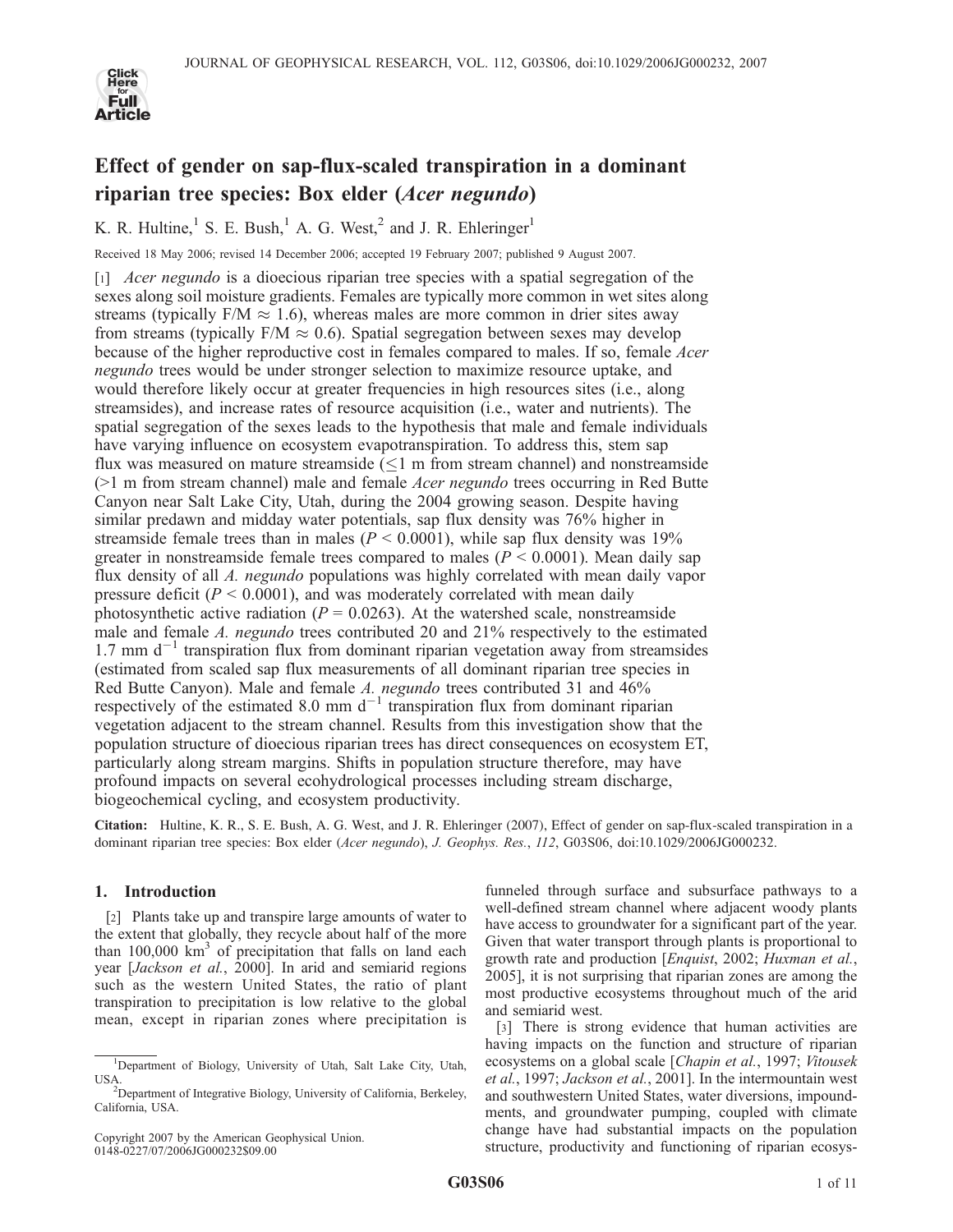tems [Stromberg et al., 1991; Stromberg, 1993; Patten, 1998; Horton et al., 2001]. In particular, hydrologists and ecologists have paid close attention to the impacts global change may have on the population structure of dominant riparian tree species given their considerable biological controls over hydrologic fluxes and habitat quality [Stromberg, 1993; Busch and Smith, 1995; Horton et al., 2001].

[4] Box elder (Acer negundo Sarg.) is a dominant tree species that occurs in low- to mid-elevation riparian and floodplain habitats throughout most of the intermountain west and southwestern United States [Sargent, 1965]. Acer negundo is dioecious and demonstrates fine-scale spatial segregation among sexes; females preferentially occupy resource rich streamside locations and males predominate on drier margins of riparian ecosystems [Freeman et al., 1976; Dawson and Ehleringer, 1993; Ward et al., 2002]. Differences in habitat preference have likely evolved owing to different resource demands associated with male versus female sexual reproduction [Dawson and Ehleringer, 1993; Dawson et al., 2004]. The cost of reproduction is typically greater for females than for males. Females therefore would be under stronger selection to increase resource uptake. One way to increase resource gain is to specialize in habitats that are highly productive, such as riparian stream margins.

[5] Differences in habitat preference may be associated with differences in physiological responses to water availability [Dawson and Bliss, 1989; Dawson and Ehleringer, 1993]. At the leaf level, male A. negundo trees are typically more conservative in their water use and appear better suited to avoid drought stress compared to females [Dawson] and Ehleringer, 1993]. Leaf stomata of males are more sensitive to changes in vapor pressure deficit  $(vpd)$ , and to fluctuations in soil water potential, while females are less likely to close their stomates in response to leaf water deficits regardless of habitat [Dawson and Ehleringer, 1993]. As a result, leaf transpiration is typically lower in males than in females. Differences in stomatal behavior between genders may correspond with differences in hydraulic architecture [Tyree and Sperry, 1988; Alder et al., 1996]. If there is a tradeoff between hydraulic efficiency and drought tolerance [Tyree et al., 1994; Pockman and Sperry, 2000; Maherali et al., 2004], then the hydraulic properties that enhance water uptake (and presumably carbon gain) in females along streamside habitats may induce higher rates of drought-induced mortality in more unpredictable, nonstreamside habitats. However, information is lacking on whole plant water relations of male and female A. negundo trees. If gender-specific differences in leaf-level water fluxes scale to the watershed, then changes in the population structure of A. negundo (i.e., the ratio of male to female individuals) could have significant consequences on ecohydrology and ecosystem productivity.

[6] In this paper, we report results of an investigation on patterns of sap-flux-scaled transpiration between male and female A. negundo trees occurring along streamside (within 1 m of a perennial stream) and nonstreamside habitats. We assumed that streamside trees have had access to stable water sources throughout their life history, and potentially have direct influence on stream discharge. Conversely, plants occurring in nonstreamside habitats are exposed to occasional intra-annual and interannual periods of drought [Dawson and Ehleringer, 1993; Ward et al., 2002], there-

fore requiring physiological modifications in hydraulic architecture in order to minimize leaf water deficits. Given the greater resource constraints imposed on females, we hypothesized that mature female A. negundo trees along streamside habitats would have a significantly greater water yield than male trees and that these differences scale from individual plant to the watershed. Alternatively, we hypothesized that mature male A. negundo trees in nonstreamside habitats would have equal or greater water fluxes than female trees at the watershed scale.

# 2. Methods

# 2.1. Site Description

[7] Research was conducted in Red Butte Canyon Research Natural Area, east of Salt Lake City, Utah. The Red Butte Canyon drainage covers an approximately  $20.8 \text{ km}^2$  area, and contains a well defined riparian area that has a free-flowing perennial stream. Volumetric flow rate of the stream is continuously monitored by a USGS stream gauge near the mouth of the watershed. Climate in Red Butte Canyon is characterized by hot, dry summers and long, cold winters. Mean annual precipitation ranges from about 500 mm at lower elevations to about 900 mm at higher elevations [*Ehleringer et al.,* 1992], with precipitation primarily falling in winter and spring. Two sites were established in the canyon for whole plant water relation studies on *Acer negundo* trees and other dominant riparian trees. The first site was established in a 4.3 ha meadow in Parley's Fork approximately 200 m above the confluence with the main channel  $(111^{\circ}79W, 40^{\circ}79'N, 1820$  m elevation), and has previously been described [Dawson and Ehleringer, 1991, 1993]. A small perennial stream runs through the meadow and the overstory is dominated by a mixed age stand of A. negundo trees intermixed with Acer grandidentatum Nutt. and Betula occidentalis Hook. trees. The meadow is characterized by loamy, moderately permeable, well-drained soils [Ehleringer et al., 1992]. The site was ideal for investigating water relations in A. negundo given its easy access to trees occurring in streamside and nonstreamside locations. A second site was selected along the main channel of the research area  $(111^{\circ}77W', 40^{\circ}80'N, 1900 \text{ m}$  elevation) to compare water relations of other riparian tree species that typically dominate midelevation riparian areas of the Intermountain West with A. negundo. The overstory at the upper site was dominated by mixed age stands of A. negundo, A. grandidentatum, B. occidentalis, and Populus angustifolia James. The site is characterized by a thick understory comprising various perennial and annual herbaceous plants, forbs, and grasses. Soils at the upper site comprised poorly drained, highly stratified mixed alluvium [Ehleringer et al., 1992].

## 2.2. Xylem Water Potential Measurements

[8] Xylem water potential measurements were performed on six male and female A. negundo trees at streamside and nonstreamside locations (24 trees) that were instrumented with sap flux sensors. Measurements were also conducted on six A. grandidentatum, B. occidentalis, and P. angustifolia trees that were instrumented with sap flux sensors. Xylem water potential was measured using a Scholander-type pressure chamber (PMS Instruments, Corvallis, Oregon) in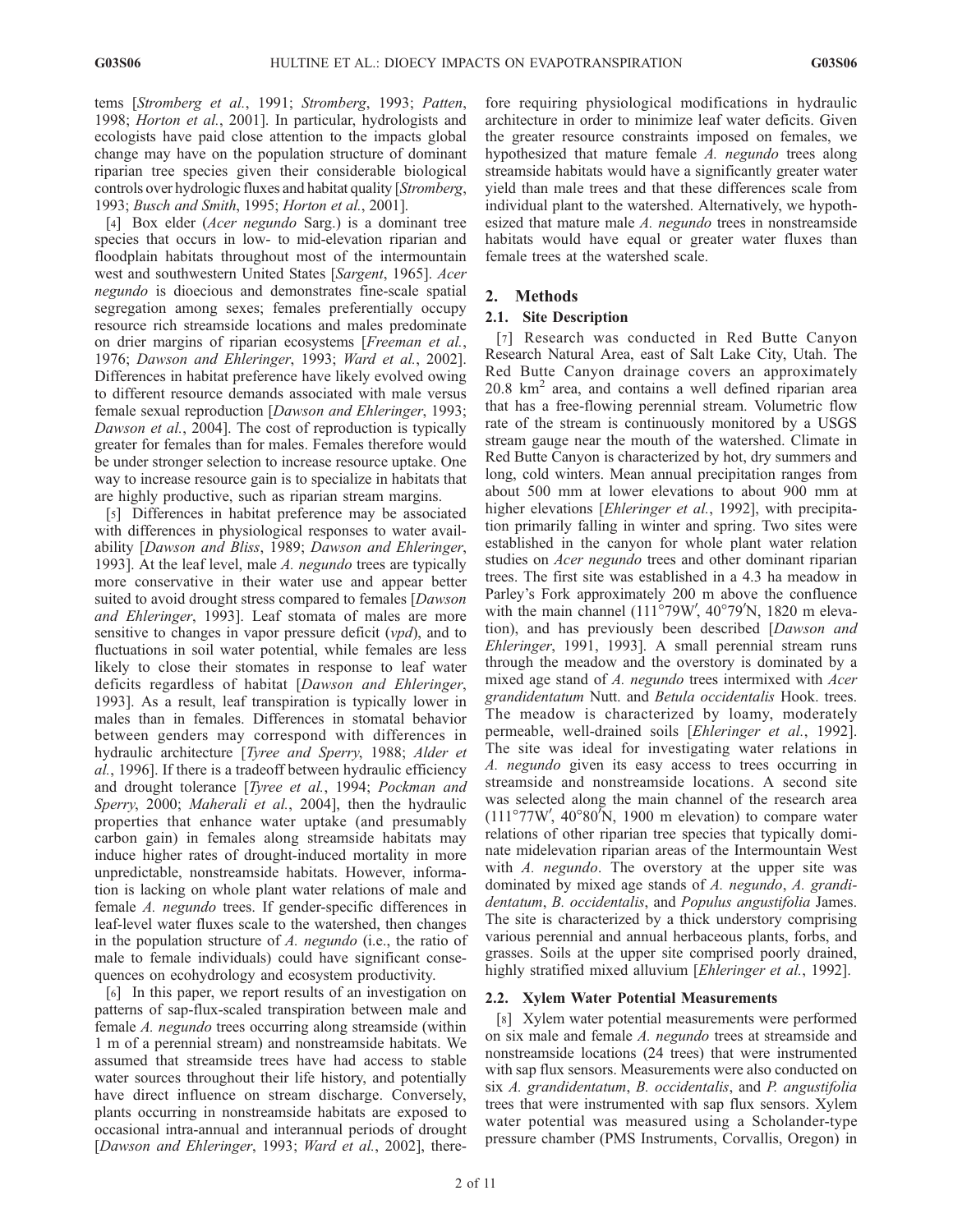mid-July and again in early September before sap flux measurements commenced. A single shoot tip from each of the six trees was cut with a sharp razor blade and measured at predawn ( $\Psi_{\text{pd}}$ ) between 0200 and 0400 h, and at midday ( $\Psi_{\text{md}}$ ) between 1100 and 1300 h.

#### 2.3. Meteorological Measurements

[9] Relative humidity, air temperature, and photosynthetic active radiation were measured continuously at Parley's Fork and the upper canyon throughout the experiment from 3 m towers. Relative humidity and air temperature were measured with a Vaisala HMP 45 AC humidity and temperature probe (Vaisala, Woburn, Massachusetts), placed approximately 2 m above the ground surface. Photosynthetically active radiation (Q) was measured with a Li-Cor LI-190SZ quantum sensor (Li-Cor, Lincoln, Nebraska). Micrometeorological data were measured every 30 s and stored as 10 min averages with Campbell CR10X-2M data loggers (Campbell Scientific, Logan, Utah). Measurements of relative humidity and air temperature were used to calculate atmospheric vapor pressure deficit (*vpd*).

#### 2.4. Sap Flux Measurements

[10] Granier-type sensors [Granier, 1987, 1996] were constructed in the laboratory to measure sap flux density  $(J_s, g H_2O m^{-2}$  sapwood s<sup>-1</sup>). Each sensor consisted of a pair of 20-mm-long, 2-mm-diameter stainless steel probes inserted approximately 15 cm apart along the axis of the hydroactive xylem (i.e., sapwood). Azimuth direction of each sensor was randomly selected to eliminate potential biases due to nonuniformity in sap flux around the stem. The upper probe (i.e., toward the canopy) was supplied with constant heat of 200 mW, and the temperature difference between the heated probe and the lower, unheated reference probe was converted to sap flux density according to Granier [1987, 1996],

$$
J_s = 0.0119 \left( \frac{\Delta T_0}{\Delta T} - 1 \right)^{1.23},\tag{1}
$$

where  $\Delta T$  is the temperature difference between the heated and unheated probes and  $\Delta T_0$  is the temperature difference obtained under zero flow conditions. We assumed that zero flow only occurred at night when *vpd* was at or near zero.

[11] A single sensor was inserted in each tree at approximately 1.5 m above the ground. At Parley's Fork, sap flux was measured in seven streamside A. negundo male trees with diameters ranging from 18.8 to 46.9 cm, with a mean diameter of 25.8 cm, six streamside female trees (dia. range: 17.7 – 42.9 cm, mean: 29.8 cm), eight nonstreamside male trees (dia. range:  $5.5-21.2$  cm, mean: 12.3 cm), and nine nonstreamside female trees (dia. range: 8.4–25.9 cm, mean: 16.4 cm). Trees were classified as streamside if they occurred 1 m or less from the stream channel. In addition, a single sap flux sensor was inserted into 10 A. grandidentatum (dia. range:  $6.9-26.7$  cm, mean: 19.0 cm), B. occidentalis (dia. range: 7.7 –14.2 cm, mean: 10.8 cm), and  $P$ . angustifolia (dia. range:  $10.5 - 23.5$  cm, mean: 18.5 cm) trees at the upper field site. We did not test for differences in  $J<sub>s</sub>$  between streamside and nonstreamside trees at the upper site, and assumed that fluxes from these species did not vary significantly between microsites. All the trees selected for sap flux studies were reproductively mature, and were dominant with canopies that received sunlight throughout daylight hours. Temperature differences of all sensors were logged every 30 s and stored as 10 min averages with Campbell CR10X-2M data loggers (Campbell Scientific, Logan, Utah). Sap flux measurements were conducted during the 2004 from 16 July until leaf senescence.

[12] Daily sap flux density  $(J_s, g \text{ cm}^{-2} \text{ d}^{-1})$  was calculated in order to correlate with mean daytime vpd and mean daytime Q. Mean daytime *vpd* was normalized by day length: daylength/24 hours  $(vpd<sub>z</sub>)$  in order to correct for the effect of day length on transpiration [Oren et al., 1991]. Day length was defined by the period when Q was greater or equal to 10  $\mu$ mol m<sup>-2</sup> s<sup>-1</sup>.

#### 2.5. Sap Flux Scaling

[13] Sap flux densities of each gender, location, and species were scaled to the watershed level by first determining the relationship between stem diameter (D) at 1.5 m above the ground and sapwood area. Two cores were taken from nine to 10 individuals per gender, location, and species covering a wide range in size. Sapwood area  $(A_s)$ was obtained by first determining the inside bark diameter, then determining the depth of hydroactive xylem by measuring the length of translucence of each core [Pataki et al., 2000], then subtracting the sapwood area from the total stem cross-sectional area. Sapwood area to stem diameter relationships were determined using a power function given in equation (2),

$$
A_{\rm s} = \beta_1 * D^{\beta_2},\tag{2}
$$

where  $\beta_1$  and  $\beta_2$  are fitting parameters.

[14] Stand transpiration within the riparian area was estimated by multiplying the mean daily sap flux densities by the total sapwood area within the riparian area. To estimate the sapwood area, six 50 m  $\times$  50 m (2500 m<sup>2</sup>) plots were established at six locations within the canyon's riparian area between 1660 and 1900 m elevation. In each plot, the diameter of every stem greater than 2 cm diameter was estimated at approximately 1.5 m above the ground, and the species was identified. The gender of all A. negundo trees was also identified, and trees occurring within one m of the stream channel were noted.

[15] Biomass zones were established within the canyon to allow for changes in species composition, total biomass, and climate that occurs with changes in elevation. Each zone extended from the center of each plot to the midway point along the riparian corridor to the nearest plot: (distance between Plot<sub>i</sub> and Plot<sub>i-1</sub>)/2. A total of eight biomass zones were established; six zones spanned the length of the riparian area of the main channel, and two zones that spanned the two main forks of the canyon: Knowlton's and Parley's.

[16] Aerial photographs were used to determine the area and length of each biomass zone. The riparian corridor was identified by its dense canopy cover that was easily distinguishable on the photographs. The area and length of each zone was calculated using the public domain NIH Image J (National Institute of Health, http://rsb.info.nih.gov/ij).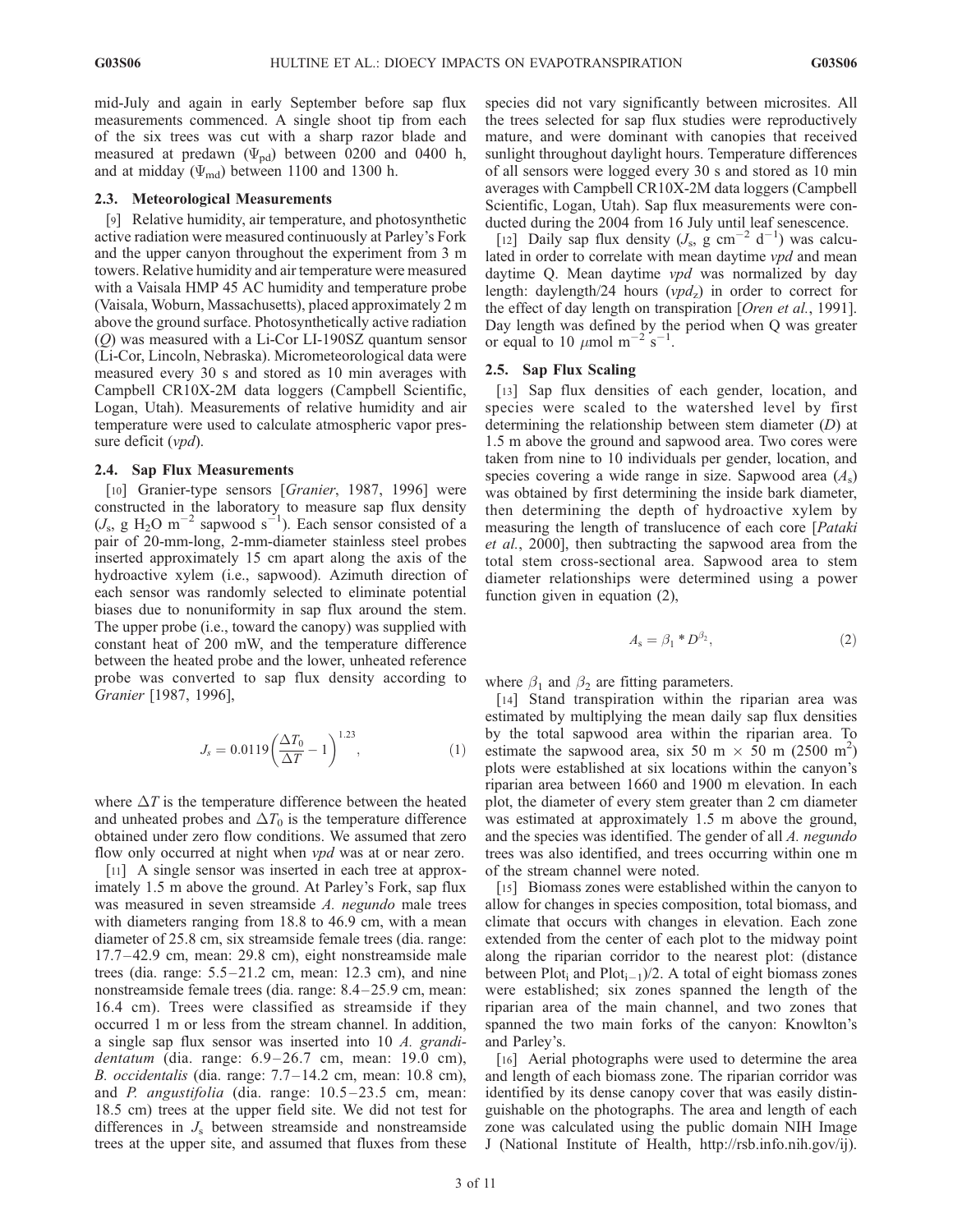

**Figure 1.** Mean daily vapor pressure deficit  $(vpd)$  and minimum daily air temperature near the top (1900 m) and mouth (1660 m) of Red Butte Canyon watershed. Vapor pressure deficit and minimum air temperature were used to estimate daily evapotranspiration and length of growing season of dominant riparian vegetation within the Red Butte Canyon watershed.

Total sapwood area in each zone  $(A_{sz})$  was calculated for each gender and species as

$$
A_{\rm sz} = A_{\rm sp} * (A_{\rm gz}/A_{\rm gp}),\tag{3}
$$

where the subscripts sp, gz, and gp represent the plot sapwood area (of individual genders and species), total ground area of each biomass zone, and plot ground area respectively. The total sapwood area along stream margins  $(i.e.,  $\leq 1$  m from stream) was estimated by multiplying the$ length of each zone by 2 m to account for both sides of the channel. Total sapwood area within the stream margin of each zone was calculated using equation (3). Because the stream channel could not be identified on the aerial photographs (owing to the dense canopy cover), the stream channel was assumed to have a straight course through each zone. However, because the channel does meander somewhat, it is likely that the total ground area and sapwood area along the stream margin were slightly underestimated.

[17] To estimate daily ET of each zone, measurements of  $J_s$  were correlated with *vpd*, and multiplied by  $A_s$ . Mean daytime *vpd* was estimated for each zone by calculating *vpd* from air temperature and humidity data collected at the mouth of the watershed (elevation 1660 m) and from data collected at the upper canyon site (Figure 1a). This allowed for interpolation of daytime vpd for each biomass zone except for Knowlton's Fork, which was slightly higher in the canyon than the upper canyon site. In this case, we used climate data from the upper canyon to estimate ET patterns. Total growing season ET was estimated by summing the daily ET of each zone by the number of growing season days. The length of the growing season in each zone was estimated by the number of days between first and last frost

during the growing season. Days were considered frost-free when the minimum temperature was above  $-1^{\circ}$ C. The daily minimum temperature of each zone was estimated by interpolation from data collected at the mouth of the watershed and at the upper canyon site (Figure 1b), yielding a range of growing season days between 159 at the mouth of the watershed to 128 in the upper canyon. The relative contribution by each gender and species to canopy ET at the watershed scale was determined by summing the ET flux of each biomass zone over the growing season.

[18] In some cases sap flux density varies considerably with sapwood depth [Granier et al., 1994; Schäfer et al., 2000; Ewers et al., 2002; Ford et al., 2004], and often declines from the outer 20 mm of sapwood (i.e., the length of our sap flux probes). To address this problem, we performed a sensitivity analysis of the potential decline in  $J<sub>s</sub>$  relative to sapwood depth. First, we assumed that sap flux density remained uniform with depth as shown with some other diffuse porous species [Lambs and Muller, 2002]. Then we reduced  $J_s$  in the region of sapwood not covered by our probes by 50% and 100%. Changes in transpiration due to potential declines in  $J_s$  were determined for different diameter classes in all tree populations. This allowed us to apply a sensitivity analysis of canopy ET at the watershed scale.

### 2.6. Statistical Analysis

[19] Regression analysis was performed to relate  $J_s$  of each species, gender and location to vpd and Q. Gender and microsite differences were analyzed using analysis of covariance (ANCOVA). JMP 5.1 (SAS Institute Inc, Cary, North Carolina) was used for all statistical analysis, with  $P \leq 0.05$  as the significance level.

## 3. Results

#### 3.1. Predawn Xylem Water Potential Measurements

[20] Predawn xylem water potential  $(\Psi_{\text{pd}})$  measured in mid-July was about  $-0.5$  ( $\pm 0.0$ ) MPa in both streamside and nonstreamside A. negundo populations. In early September, mean  $\Psi_{\text{pd}}$  in streamside trees was  $-0.7$  ( $\pm 0.0$ ) MPa, while mean  $\Psi_{\rm pd}$  in nonstreamside trees dropped to  $-0.9$  ( $\pm 0.0$ ) MPa. There were no differences detected between genders in either streamside or nonstreamside populations in either July or September. Mean midday xylem water potentials  $(\Psi_{\text{md}})$  in mid-July were about  $-2.0$  ( $\pm$ 0.1) MPa in all A. negundo populations. In September, mean  $\Psi_{\text{md}}$  was slightly higher in streamside populations  $(-2.1 \pm 0.1 \text{ MPa})$  than nonstreamside populations  $(-2.2 \pm 0.1 \text{ MPa})$ . Again there were no differences between genders at either microsite. At the upper site, mean  $\Psi_{\rm pd}$  ranged from  $-0.3$  to  $-0.4$  MPa for all species in July, and ranged from  $-0.5$  to  $-0.6$  MPa in all species in September. Midday leaf water potential in July ranged from  $-1.5$  ( $\pm 0.1$ ) MPa for *B. occidentalis* to  $-1.8$  ( $\pm 0.3$ ) MPa for A. grandidentatum. In September,  $\Psi_{\text{md}}$  ranged from  $-1.5$  $(\pm 0.1)$  MPa for *P. angustifolia* to 2.3  $(\pm 0.2)$  MPa for A. grandidentatum.

#### 3.2. Sap Flux Density

[21] The relationship between  $J_s$  and  $vpd_z$  for all A. negundo populations is shown in Figure 2, and for other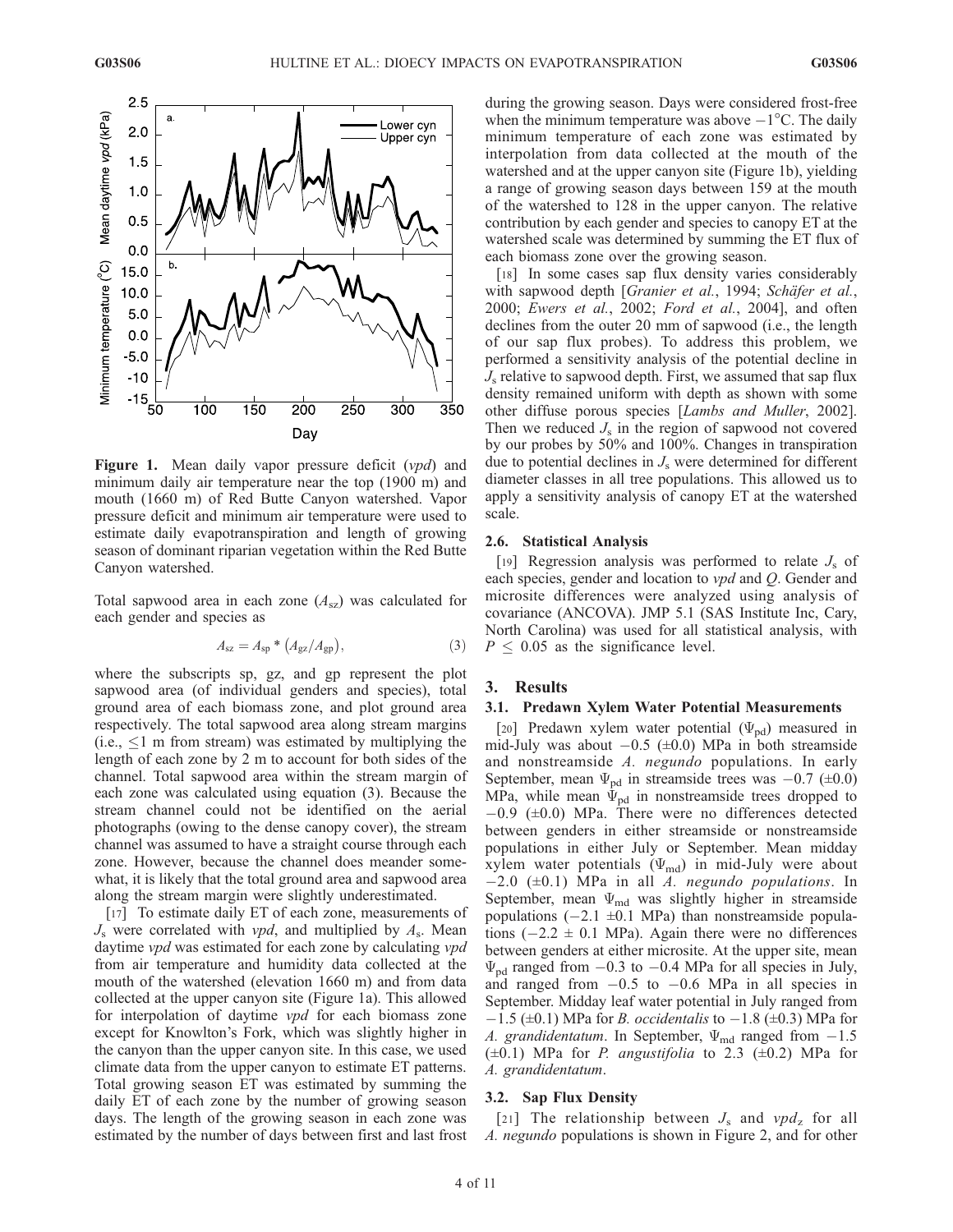

Normalized vapor pressure deficit (kPa)

**Figure 2.** Response of sap flux density  $(J_s)$  of mature Acer negundo trees to mean daytime vapor pressure deficit, normalized for day length  $(vpd<sub>z</sub>)$  during the 2004 growing season at Red Butte Canyon near Salt Lake City Utah. (a) Nonstreamside (>1 m from channel) male trees, (b) nonstreamside female trees, (c) streamside  $(\leq 1$  m from channel) male trees, and (d) streamside female trees. Error bars represent  $\pm 1$  standard error of the mean. Regression equations are presented in Table 1.

dominant riparian tree species in Figure 3. The relationship between  $J_s$  and  $vpd_7$  measured was nonlinear in all populations. Thus data were fitted with an exponential saturation model,

$$
J_{s} = b_{1} (1 - e^{-b_{2} \nu p d_{2}}), \tag{4}
$$

where  $b_1$  and  $b_2$  are fitting parameters. The model explained between 55 (B. occidentalis) to 86% (A. negundo, nonstreamside, female) of the variability in  $J_s$  (Table 1). Model coefficients, presented in Table 1, were therefore used to scale sap flux to stand transpiration (see below). Female A. negundo trees occurring along streamside microsites had a noticeably higher sap flux density relative to all other A. negundo populations or other riparian tree species (compare Figure 2d with all other plots in Figures 2 and 3). Conversely, male A. negundo trees along stream margins had lower fluxes than other A. negundo populations, but were similar to both A. grandidentatum, and P. angustifolia (compare Figure 2c with all other plots in Figures 2 and 3). B. occidentalis showed the lowest fluxes of all the populations investigated (Figure 3c). There were no relationships  $J_s$  and tree size or azimuth direction in any of the populations we studied.

[22] Differences in the response of  $J<sub>s</sub>$  to climate drivers  $vpd_z$  and Q among A. negundo populations were tested using analysis of covariance. Sap flux density was highly correlated with  $vpd_z$  in streamside, nonstreamside, and within all populations, which was not surprising given the strong relationship between  $J_s$  and  $vpd_z$  within individual populations (see Table 2). There was no relationship between  $J_s$  and  $Q$  in streamside trees, although there was a fairly robust relationship between  $J_s$  and  $Q$  in nonstreamside populations and among all A. negundo populations (Table 2). The interaction between  $vpd_z$  and Q had no effect on  $J_s$ among streamside, nonstreamside, and among all populations of A. negundo.

[23] There were significant gender differences in the response of  $J<sub>s</sub>$  to the model parameters in both streamside and nonstreamside populations (Table 2). Differences were particularly strong in streamside populations ( $F = 176.0$ ,  $P \leq 0.0001$ , and are clearly visible when Figure 2c is compared with Figure 2d. Representative diurnal patterns of *vpd*,  $Q$  and  $J_s$  of male and female streamside  $A$ . *negundo* trees are shown in Figure 4. Mean  $J_s$  was significantly higher in females than in males throughout daylight hours (Figure 4b), particularly on days where vpd remained relatively high throughout the day, such as on August 16 (day one in Figure 4). Mean  $J_s$  over the course of the



**Figure 3.** Response of sap flux density  $(J_s)$  of dominant riparian tree species to mean daytime vapor pressure deficit, normalized for day length ( $vpd_z$ ) during the 2004 growing season at Red Butte Canyon near Salt Lake City, Utah. (a) Acer grandidentatum, (b) Betula occidentalis, and (c) Populus *angustifolia* trees. Error bars represent  $\pm 1$  standard error of the mean. Regression equations are presented in Table 1.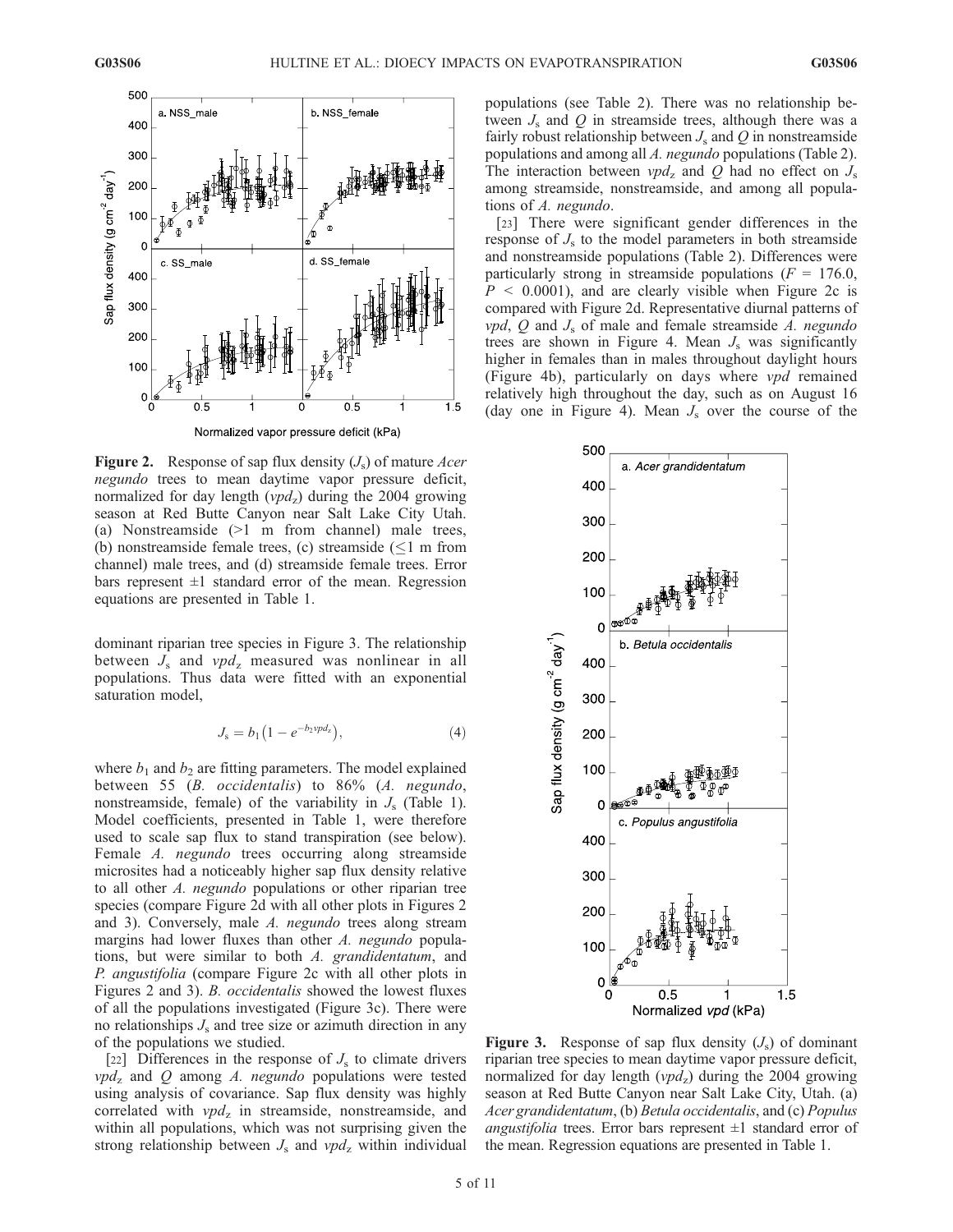Table 1. Regression Coefficients of Sap Flux Density Against Mean Daytime Vapor Pressure Deficit, Normalized for Day Length  $(vpd_z)$  for Mature Male and Female Acer negundo Trees and Other Dominant Riparian Tree Species Occurring in Red Butte Canyon Near Salt Lake City, Utah<sup>a</sup>

| Species              | b <sub>1</sub> | b,    | F                | P        | $R^2$                          |
|----------------------|----------------|-------|------------------|----------|--------------------------------|
| Acer negundo         |                |       |                  |          |                                |
| NSS male             | 216.7          | 2.945 | 85.3             | < 0.0001 | 0.60                           |
| NSS female           | 248.5          | 3.220 | 347.5            | < 0.0001 | 0.86                           |
| SS male              | 187.5          | 1.998 | 68.7             | < 0.0001 | 0.62                           |
| SS female            | 367.9          | 1.685 | 230.5            | < 0.0001 | 0.81                           |
| Acer grandidentatum  | 177.9          | 1.545 | 161.0            | < 0.0001 | 0.80                           |
| Betula occidentalis  | 98.6           | 2.020 | 49.6             | < 0.0001 | 0.55                           |
| Populus angustifolia | 158.2          | 4.793 | 55.2             | < 0.0001 | 0.58                           |
|                      |                |       | $\gamma$ 1 and 1 |          | $l_1$ $\gamma$ $l_{\text{ex}}$ |

<sup>a</sup>Sap flux density is  $J_s$ , in g cm<sup>-2</sup> d<sup>-1</sup>. Model:  $J_s = b_1(1 - \exp^{-b2\nu p dz})$ .

growing season was on average 76% higher in streamside females than in streamside males. Differences in  $J_s$  between male and female trees were subtle in nonstreamside populations (compare Figure 2a with Figure 2b), but were 19% higher in nonstreamside females than in nonstreamside males  $(F = 36.1, P < 0.0001)$ . When all A. negundo populations were compared, females showed a 41% higher  $J<sub>s</sub>$  over the growing season, and these differences were highly significant ( $F = 92.9$ ,  $P < 0.0001$ , Table 2).

## 3.3. Sap-Flux-Scaled Transpiration

[24] The gender and species specific mean daily evapotranspiration of the Red Butte Canyon riparian area was determined by combining measurements of sap flux density with estimates of total sap wood area  $(A<sub>s</sub>)$  of each gender and species that dominate the riparian area. In order to estimate total  $A_s$ , relationships between diameter and  $A_s$ derived from stem cross sections were applied from Table 3, which showed strong correlations for all populations. We used gender/location specific  $A_s$ : D relationships for A. negundo, although relationships did not vary among populations ( $F = 0.4$ ,  $P = 0.73$ ). Nearly 50% of the sapwood area, and sapwood area to ground area  $(A_s:A_g)$  of the riparian zone was from A. grandidentatum, while almost all the remaining  $A_s$  was from male and female A. negundo and B. occidentalis (Table 4). Conversely, A. grandidentatum only contributed about 7% of the 60  $m<sup>2</sup>$  of A<sub>s</sub> along the stream margins, while *B. occidentalis*, and male and female A. negundo trees contributed 34, 31, and 28% respectively (Table 4).

Table 2. Analysis of Covariance (ANCOVA) of Sap Flux Density  $(J<sub>s</sub>)$  Against Mean Daytime Vapor Pressure Deficit, Normalized for Day Length ( $vpd_z$ ), Total Daytime Photosynthetic Active Radiation (Q), Gender, and Location for Mature Acer negundo Trees Occurring in Red Butte Canyon Near Salt Lake City, Utah<sup>a</sup>

|                 | Nonstreamside | Streamside | All Populations |  |  |
|-----------------|---------------|------------|-----------------|--|--|
| ypd             | < 0.0001      | < 0.0001   | $<$ 0.0001      |  |  |
| Q               | 0.0079        | 0.58       | 0.0263          |  |  |
| $vpd*Q$         | 0.46          | 0.41       | 0.92            |  |  |
| Gender          | < 0.0001      | < 0.0001   |                 |  |  |
| Gender*location |               |            | $<$ 0.0001      |  |  |

<sup>a</sup>Model:  $b_1(1 - e^{-b2\nu p dz}) + \log Q + [b_1(1 - e^{-b2\nu p dz})^* \log Q).$ 

[25] Dominant riparian vegetation in Red Butte Canyon transpired an estimated  $80,820 \text{ m}^3$  of water during the 2004 growing season, of which  $65,734$  m<sup>3</sup> was transpired by nonstreamside vegetation, and  $15,086$  m<sup>3</sup> was transpired by streamside vegetation. Evapotranspiration contributed by streamside vegetation was small because only 5% of the total riparian vegetation occurred within 1 m of the stream channel. However, ET per unit ground area was much higher along the stream channel than in the remaining riparian area (8.0 mm d<sup>-1</sup> versus 1.7 mm d<sup>-1</sup>), or compared to the total riparian area where ET was 2.0 mm  $d^{-1}$ .

[26] Given its large proportion of  $A_s$ , it is not surprising that 44% of canopy ET in the riparian area and 52% of canopy ET in the nonstreamside area derived from A. grandidentatum trees (Figure 5). Female A. negundo trees contributed 24 and 19% in riparian and nonstreamside areas, respectively, followed by male A. negundo (21 and 19%, respectively), B. occidentalis (10 and 8%, respectively), and P. angustifolia (1 and 2%, respectively). Along stream margins, female A. negundo trees contributed 48% of canopy ET compared to 30 and 16% from male A. negundo and B. occidentalis respectively (Figure 5c).

[27] The relationship between population level ET and  $vpd$ is shown for the total riparian area and streamside populations in Figure 6. When vpd reached 3.5 (not uncommon for RBC), riparian area ET reached 1.1 mm  $d^{-1}$  in A. grandi-



Figure 4. Daily patterns of vapor pressure deficit (vpd), photosynthetic active radiation  $(Q)$ , and sap flux density  $(J_s)$ for mature *Acer negundo* trees on 16 and 17 August 2004 in Red Butte Canyon near Salt Lake City, Utah: (a) vpd (kPa) and Q ( $\mu$ mol m<sup>-2</sup> s<sup>-1</sup>) and (b)  $J_s$  of streamside ( $\leq$ 1 m from channel) male and female trees. Error bars represent  $\pm 1$ standard error of the mean.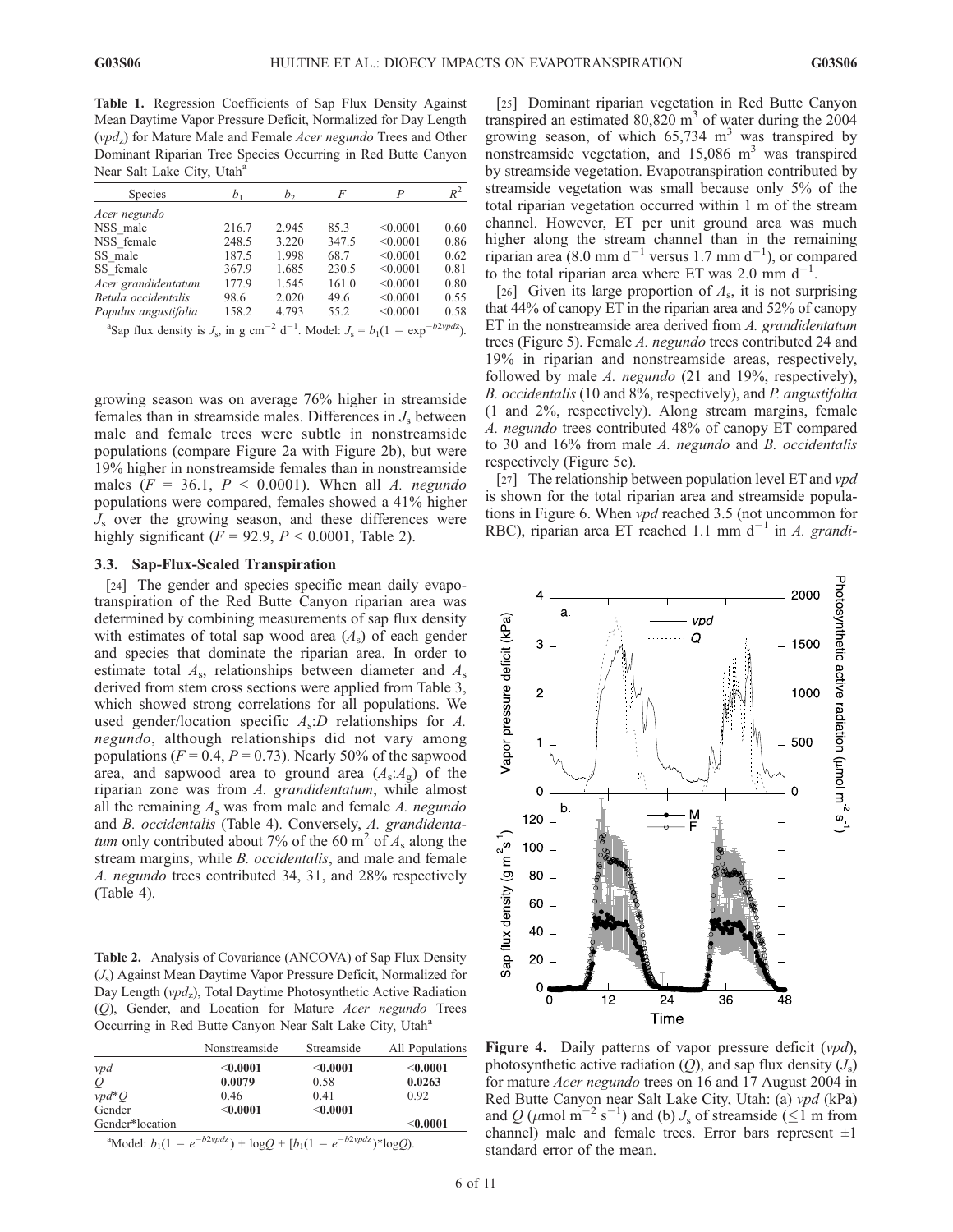Table 3. Regression Coefficients for Predictions of Cross-Sectional Sapwood Depth  $(L<sub>s</sub>, cm)$ , and Cross-Sectional Sapwood Area  $(A_s, \text{ cm}^2)$  Generated From Tree Diameters (D) Measured 1.5 m Above the Ground, With Sample Size (n) and the Range of Diameters Measured<sup>a</sup>

| Spp.                 | $D$ , cm      | Sapwood Depth $(L_s)$ |                |      | Sapwood Area $(A_s)$ |       |      |    |
|----------------------|---------------|-----------------------|----------------|------|----------------------|-------|------|----|
|                      |               |                       | h <sub>2</sub> |      |                      |       |      | n  |
| Acer negundo         |               |                       |                |      |                      |       |      |    |
| NSS male             | $7.2 - 37.8$  | 0.828                 | 0.529          | 0.58 | 1.232                | 1.650 | 0.96 | 9  |
| NSS female           | $6.1 - 26.9$  | 0.664                 | 0.605          | 0.51 | 0.992                | 1.724 | 0.96 | 10 |
| SS male              | $6.7 - 47.0$  | .259                  | 0.379          | 0.10 | 1.551                | 1.532 | 0.76 | 9  |
| SS female            | $5.9 - 43.5$  | 0.504                 | 0.711          | 0.53 | 0.843                | 1.785 | 0.94 | 10 |
| Acer grandidentatum  | $6.9 - 29.4$  | 0.986                 | 0.539          | 0.45 | 0.997                | 1.789 | 0.95 | 10 |
| Betula occidentalis  | $4.1 - 14.1$  | 0.531                 | 0.921          | 0.96 | 0.589                | 2.071 | 0.99 | 9  |
| Populus angustifolia | $10.5 - 24.9$ | 0.405                 | 0.886          | 0.62 | 0.616                | 1.988 | 0.96 | 10 |

<sup>a</sup>Model:  $b_1 * D^{b2}$ .

dentatum, 0.6 mm  $d^{-1}$  for female A. negundo, 0.5 mm  $d^{-1}$ for male A. negundo and 0.2 mm  $d^{-1}$  from B. occidentalis (Figure 6a). Conversely, ET along stream margins was dominated by female A. negundo, where maximum ET reached 4.6 mm  $d^{-1}$ , followed by male A. negundo at 2.6 mm  $d^{-1}$ , *B. occidentalis* at 1.5 mm  $d^{-1}$ , and *A. grandidentatum* at 0.6 mm  $d^{-1}$  (Figure 6b). P. angustifolia is not shown because ET flux was negligible compared to the other populations.

[28] A sensitivity analysis was performed to test for errors in sap-flux-scaled transpiration caused by radial variation in  $J_s$ . If we assume that  $J_s$  remains constant throughout the radial profile, then differences in transpiration between streamside male and female A. negundo increase with tree size. At a mean daytime *vpd* of 2.0 MPa, a 7.5 cm diameter streamside female tree transpires about 60% more water than a streamside male of the same diameter, while at 45 cm, a streamside female transpires 140% more than a streamside male (Figure 7a). The size-related differences are not caused by size-related changes in  $J_s$ , but differences in sapwood depth, and subsequent sapwood area. For example, sapwood depth calculated from the coefficients shown in Table 3 is 53 and 75 mm in 45 cm diameter streamside male and female trees, respectively. If we assume that there is a radial decline in  $J_s$  of 50% and 100% from the outer 20 mm to the sapwood:heartwood transition, then differences in transpiration between 45 cm male and female streamside trees decreases to 2.3 and 1.8 times, respectively (Figures 7b and 7c). Differences between nonstreamside male and female trees remain fairly constant regardless of tree size (Figure 7).

[29] Radial declines in sap flux would have a moderate impact on sap-flux-scaled transpiration of the watershed. Predicted sapwood area from the outer 20 mm to the sapwood:heartwood transition at mean stem diameter (Table 4) would encompass 18 to 30% of the total sapwood area of all populations except for P. angustifolia, where 72% of its sapwood is beyond the outer 20 mm. Consequently, a 50% decline in  $J_s$  in the inner portion of sapwood would reduce streamside ET from 8.0 to 6.9 mm  $d^{-1}$  and total riparian area ET from 2.0 to 1.8 mm  $d^{-1}$ . A 100% decline in  $J<sub>s</sub>$  would reduce streamside and riparian area ET to 5.9 and  $1.3$  mm d<sup>-1</sup>, respectively. The proportion of ET contributed by each gender and species would remain essentially unchanged if all species experienced a 50 or 100% decline in  $J_{\rm s}$ .

# 4. Discussion

[30] The genders of *Acer negundo* displayed large and significant differences in sap flux density and sap-fluxscaled evapotranspiration. Females maintained substantially higher sap flux density and evapotranspiration in streamside locations, and somewhat higher  $J_s$  and ET in nonstreamside locations compared to males. Consistent with our results, Dawson and Ehleringer [1993] found that male A. negundo trees growing in both wet habitats along streamsides, and along dry habitats away from streamsides displayed lower leaf gas exchange rates, suggesting that the genders of A. negundo have adapted disparate physiological constraints over water uptake. From the current investigation, we conclude that physiological differences between genders

Table 4. Mean Tree Diameter (D) at 1.5 m Above the Ground, Mean Modeled Sapwood Depth  $(L_s)$ , and Cross-Sectional Sapwood Area to Ground Area  $(A_s:A_g)$  of Dominant Riparian Tree Species in Red Butte Canyon Near Salt Lake City, Utah<sup>a</sup>

|                          | Streamside $(<1$ m From Channel) |                                    |                              |                                                | Total Riparian Area |                                    |                        |                                                     |
|--------------------------|----------------------------------|------------------------------------|------------------------------|------------------------------------------------|---------------------|------------------------------------|------------------------|-----------------------------------------------------|
| Spp.                     | Mean $D$ , cm                    | Mean $L_{\rm s}$ , cm <sup>2</sup> | $A_{\rm s}$ , m <sup>2</sup> | $A_s$ : $A_s$ , m <sup>2</sup> :m <sup>2</sup> | Mean $D$ , cm       | Mean $L_{\rm s}$ , cm <sup>2</sup> | $A_s$ , m <sup>2</sup> | $A_s$ : $A_\alpha$ , m <sup>2</sup> :m <sup>2</sup> |
| <i>Acer negundo</i> male | 12.6(1.0)                        | 3.29                               | 18.8                         | $1.4*10^{-3}$                                  | 12.0(0.4)           | 3.08                               | 59.1                   | $2.2*10^{-4}$                                       |
| Acer negundo female      | 13.2(1.0)                        | 3.16                               | 16.7                         | $1.3*10^{-3}$                                  | 13.6(0.5)           | 3.22                               | 52.1                   | $1.9*10^{-4}$                                       |
| Acer grandidentatum      | 10.9(1.1)                        | 3.58                               | 4.4                          | $3.3*10^{-4}$                                  | 8.9(0.2)            | 3.21                               | 161.7                  | $6.0*10^{-4}$                                       |
| Betula occidentalis      | 7.5(0.3)                         | 3.40                               | 20.1                         | $1.5*10^{-3}$                                  | 7.4(0.2)            | 3.36                               | 60.9                   | $2.3*10^{-4}$                                       |
| Populus angustifolia     | 11.2(2.6)                        | 3.46                               | 0.1                          | $5.6*10^{-5}$                                  | 34.2(4.4)           | 9.36                               | 6.0                    | $2.2*10^{-5}$                                       |
| Total                    | 9.8(0.3)                         | 3.50                               | 60.0                         | $4.5*10^{-3}$                                  | 9.8(0.2)            | 3.33                               | 339.7                  | $1.3*10^{-3}$                                       |

a Numbers in parentheses are ±1 standard error of the mean.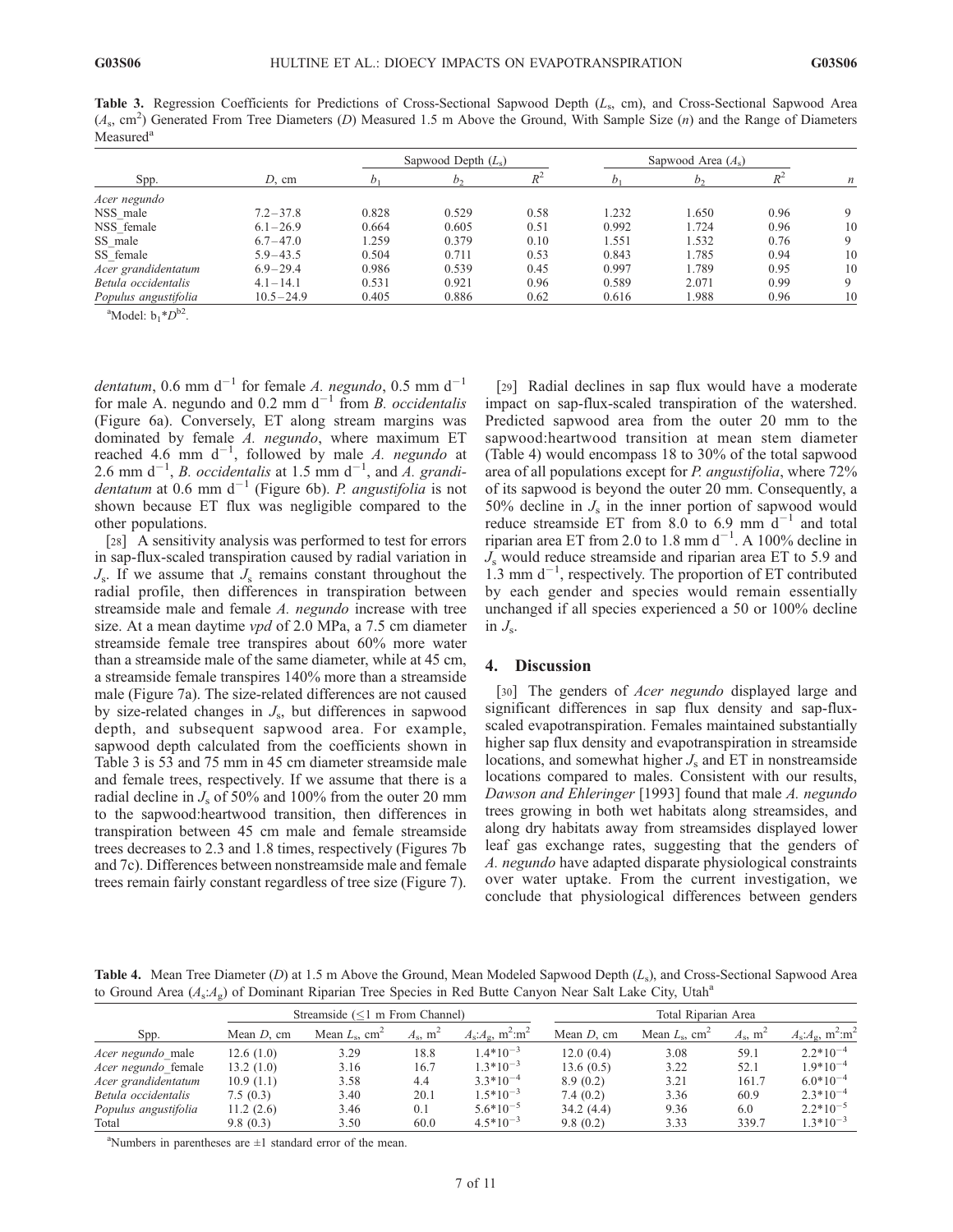

Figure 5. Percent of daily evapotranspiration (mm  $d^{-1}$ ) of dominant riparian vegetation in Red Butte Canyon during the 2004 growing season. Species include male and female Acer negundo (Acne m, and Acne f, respectively), Acer grandidentatum, (Acgr), Betula occidentalis (Beoc), and Populus angustifolia (Poan). (a) Percent mean daily ET of the total riparian area, (b) percent mean daily ET of nonstreamside vegetation (>m from channel), and (c) percent mean daily ET of trees of streamside vegetation  $(\leq)$  m from channel).

in leaf-level water use patterns scale to the whole plant, and translate into differences in landscape level water fluxes.

## 4.1. Sap Flux and ET Scaling

[31] Female *A. negundo* trees occur more frequently along streamsides than do male trees [Dawson and Ehleringer, 1993; Ward et al., 2002], to the extent that only 40% of all streamside A. negundo trees in Utah are male [Ward et al., 2002]. The observed sex ratio bias magnifies the differential contribution of male and female A. negundo to streamside ET at the landscape scale. Given that sap flux density is 76% higher in streamside female versus streamside male

trees, and that 60% of all A. negundo trees are female, male trees can be expected to contribute only 28% of the total ET flux generated from streamside A. negundo, depending on the size distribution of both genders. Spatial segregation of the genders along streamside habitats likely reflects the more conservative water use and slower growth in males [Dawson and Ehleringer, 1993]. Females therefore are likely to out compete males along perennial stream channels where water availability is relatively stable, resulting in a greater total ET flux from streamside canopy vegetation.

[32] Streamside female A. negundo trees demonstrated significantly higher maximum sap flux densities than all the other midelevation riparian species we studied including A. grandidentatum, B. occidentalis, and P. angustifolia. Females also had higher maximum fluxes than many tree species that dominate low-elevation riparian zones in western North America including Salix goodingii [Schaefer et al., 2000], Salix exigua (K. R. Hultine, unpublished data, 2004), and Eleagnus angustifolia (S. E. Bush, unpublished data, 2004), while having similar fluxes to Populus fremontii [Schaefer et al., 2000; Pataki et al., 2005]. These data suggest that the distribution of male and female A. negundo trees relative to other woody species has potential ecohy-



Figure 6. Modeled daily evapotranspiration (ET) of mature male and female Acer negundo, Acer grandidentatum, and Betula occidentalis trees, and of all trees in response to mean daily vapor pressure deficit  $(vpd)$  during the 2004 growing season at Red Butte Canyon, near Salt Lake City, Utah. (a) Mean daily ET of total riparian area and (b) mean daily ET of streamside vegetation  $(\leq 1$  m from channel).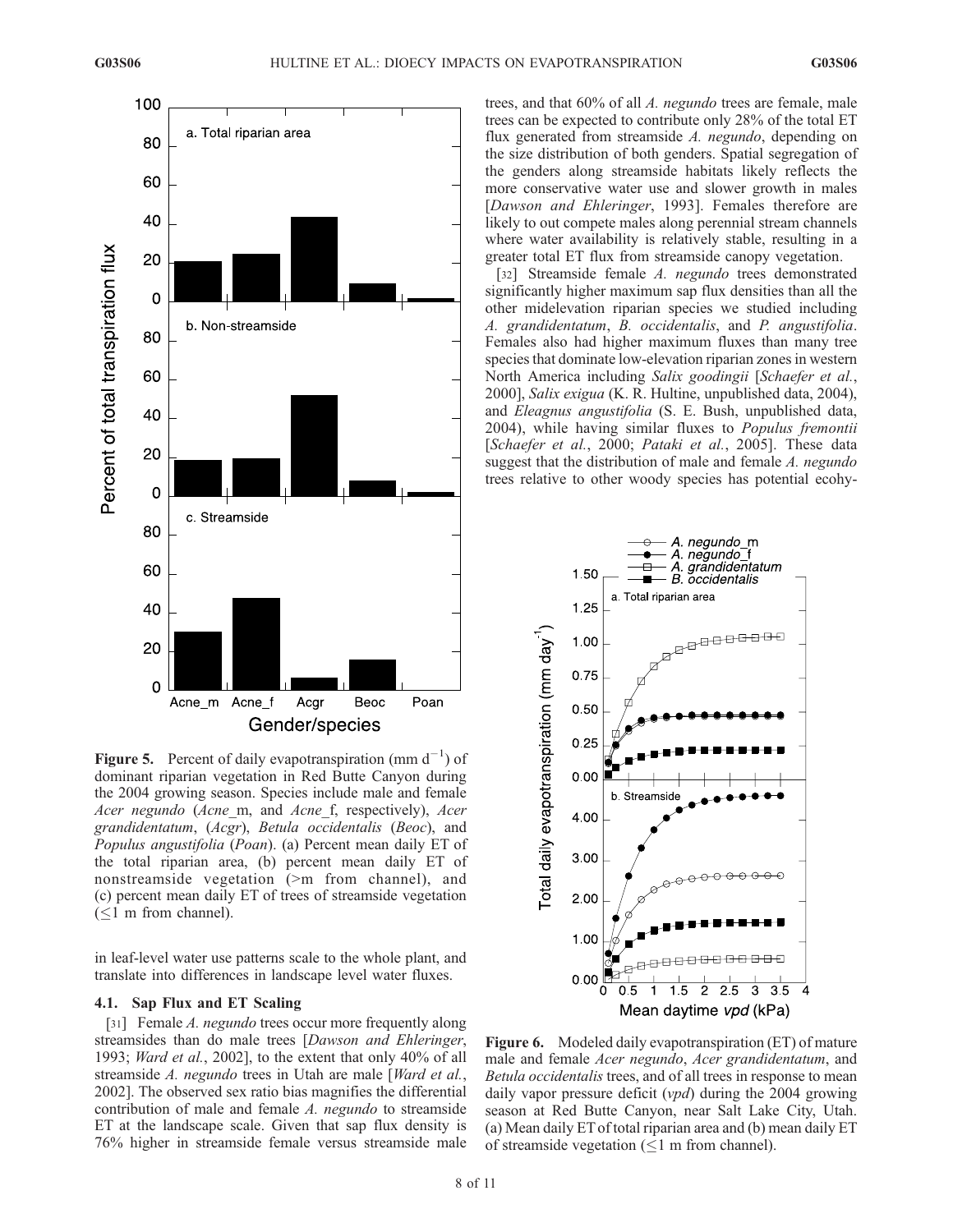

Figure 7. Potential error in sap-flux-scaled transpiration of male and female A. negundo trees of various stem diameters at a mean daily vapor pressure deficit  $(vpd)$  of 2 kPa. (a) Transpiration if sap flux density  $(J<sub>s</sub>)$  between 20 mm (length of sap flux probes) and sapwood:heartwood transition remains constant. (b) Transpiration if  $J<sub>s</sub>$  between 20 mm and sapwood:heartwood transition declines by 50%. (c) Transpiration if  $J_s$  between 20 mm and sapwood:heartwood transition declines by 100%.

drological consequences such as evapotranspiration, streamflow, and biogeochemical cycling.

[33] In nonstreamside habitats, normalized sap flux density during the 2004 growing season was 19% higher in female than in male A. negundo trees, and the difference in sap flux was significant. However, because 62% of all nonstreamside A. negundo trees throughout Utah are male [Ward et al., 2002], an estimated 58% of A. negundo ET at the landscape scale was by males (assuming that the size distribution is similar between genders). The proportion of water that is transpired by each gender in nonstreamside

habitats may vary considerably within and among years owing to severe fluctuations in interannual and intra-annual soil water availability. For example, years with above average precipitation apparently increase the water yield from females relative to males [Ward et al., 2002; Dawson et al., 2004]. On the other hand, periodic drought that is common in the arid western United States may produce not only lower ET rates by females, but enhance the rate of drought-induced mortality compared to males, demonstrated by the male biased gender ratios observed in nonstreamside habitats [Dawson and Ehleringer, 1993; Ward et al., 2002; Hultine et al., 2007]. In the present study, slightly above average precipitation fell before and during the 2004 growing season, producing favorable soil moisture conditions throughout the growing season. In fact, predawn leaf water potentials (assumed to approximate soil water potential of the rhizosphere) were similar between streamside and nonstreamside trees in mid-July, and were only slightly lower in early September, suggesting that nonstreamside trees were never exposed to severe soil water deficits throughout the growing season. The slightly higher sap flux rates in female trees in nonstreamside microsites were likely facilitated by the favorable soil water conditions. More work is needed however, to better gauge how each gender responds to yearto-year fluctuations in soil moisture in terms of water balance, growth, and survival.

[34] Generally there is some degree of radial variation in sap flux density that sometimes leads to large errors when scaling sap flux measurements to whole plant or ecosystem ET. Errors can be extreme in cases where the depth of conducting sapwood is substantially greater than the length of the sap flux probe. For example, Granier sensors similar to those used in the present study yielded a 67% mean error in sap flux when measured on trees that had a radial mean sapwood depth six times greater than the length of the sap flux sensors [*Ford et al.*, 2004]. In the present study, modeled sapwood depth at mean diameter of each gender/ species was only 1.5 to 2 times greater than the length of our sap flux sensors, leaving between 18 and 30% of the total sapwood unaccounted for in our measurements of  $J_s$ . If sap flux ceased entirely beyond 20 mm (not likely), error in our transpiration estimates would have been between 18 and 30%, with the exception was P. angustifolia where sapwood depth extended more than 4.5 times beyond the length of our sensors leaving 72% of the sapwood area unmeasured. However, P. angustifolia only accounted for 6% of the total sapwood area in the study.

[35] Because sapwood depth was positively correlated with stem diameter, potential error in sap flux scaling increased with stem diameter. This is particularly important when comparing streamside male and female A. negundo because large female trees had thicker sapwood than males. Therefore some caution should be taken when scaling the absolute differences in transpiration between genders of the same size.

[36] In general growth and productivity is proportional to water transport through plants [Enquist, 2002]. Results from the present study, and previous studies suggest that female plants have higher rates of growth and productivity than males in wet streamside habitats and during wet years in dry nonstreamside habitats. In a separate study, streamside female A. negundo had up to 71% more leaf area and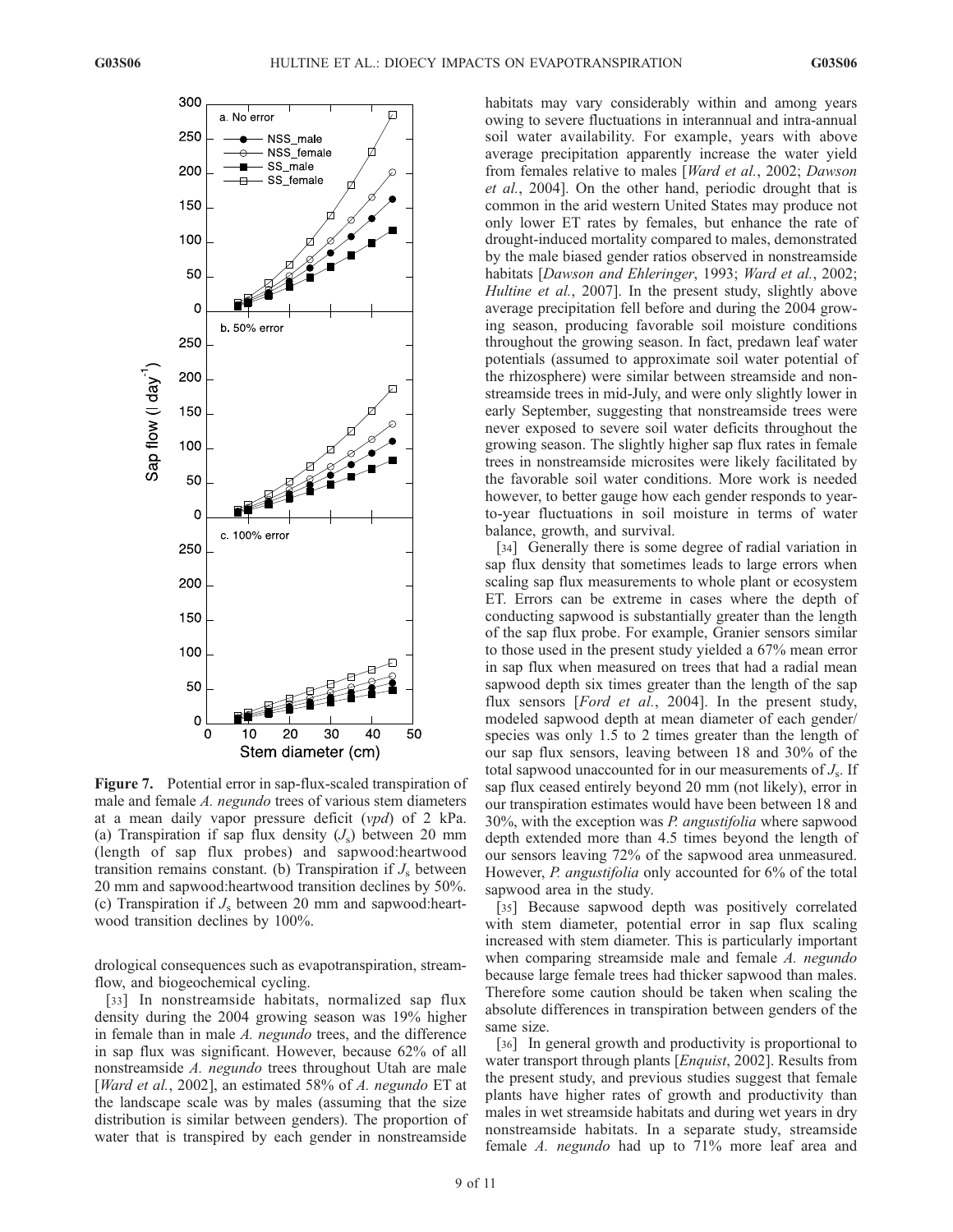100% greater gross carbon uptake per unit stem diameter than cooccurring streamside males (K.R. Hultine, unpublished). In a common garden study, radial growth in female A. negundo trees was 35% higher relative to male A. negundo trees during wet years [Ward et al., 2002]. Moreover, the resource cost of reproduction is 4 to 6 times greater in female compared to male A. negundo [Dawson and Ehleringer, 1993]. Therefore large offsets in transpiration between genders likely reflect combined differences in leaf area, radial growth rates and reproductive costs in female versus male trees. Differences in growth rate may play a key role in the population structure of streamside microsites where survival in these highly productive habitats depends, in part, on light capture. Fast growing plants, such as female A. negundo are capable of out competing slower growing plants such as male A. negundo for sunlight, resulting in a canopy dominated by female trees. Moreover, if we assume that growth is in fact, proportional to water transport, then it is not surprising that A. negundo dominates midelevation riparian zones throughout much of North America, given its much higher water yield relative to all other dominant riparian species we investigated.

[37] Alterations in the water cycle due to changes in climate and/or land use change could have considerable consequences on the population structure of A. negundo throughout the arid west [Dawson and Ehleringer, 1993; Ward et al., 2002; Dawson et al., 2004]. For example, enhanced interannual and intra-annual variability coupled with warmer temperatures [Intergovernmental Panel on Climate Change, 2001] is expected to reduce snow pack, and subsequent streamflow in the western United States over the coming decades [Mote et al., 2005]. Streamflow reductions will decrease recharge into adjacent soils and shallow aquifers, and reduce the amount of water available for plant uptake of some riparian systems and microhabitats [Stromberg, 1993; Patten, 1998; Weltzin et al., 2003]. Such changes may have a nonlinear consequence on the success of male and female A. negundo, given that males are apparently less sensitive to water limitations. Likewise, anthropogenic stream diversions that inhibit episodic flooding and groundwater pumping may disproportionately impact female A. negundo trees owing to their susceptibility to drought-induced mortality relative to males [Dawson and Ehleringer, 1993]. At this time it is difficult to predict how the complex interaction between climate and land use change will impact population structure of A. negundo trees. Nevertheless, it is apparent that changes in population structure will have important consequences on hydrologic cycling and functioning of riparian and stream communities throughout the arid west.

## 4.2. Dioecy Impacts on Ecohydrology

[38] Woody vegetation along stream margins alters both surface and subsurface streamflow generation through transpiration [Bosch and Hewlett, 1982; Calder, 1990; Zhang et al., 2001; Huxman et al., 2005]. In the present study, streamside riparian trees during July and August in Red Butte Canyon removed about 260 cubic meters of water per day. Over the same period, stream discharge measured at the mouth of Red Butte Canyon from a USGS gauging station, declined diurnally by about 235 cubic meters per day: about 8% of total discharge. Whether transpiration of streamside

trees had a direct impact on stream discharge is an open question. Diurnal declines in stream flow are often due to diurnal changes in stream and streambed temperatures. In some cases afternoon increases in stream temperature and subsequent increases in streambed hydraulic conductivity could lead to large increases of infiltration and groundwater recharge [Constantz et al., 1994; Hatch et al., 2006]. For example, where streams experience diurnal temperature fluctuations of up to  $25^{\circ}$ C, groundwater recharge accounts for up to 95% of the total diurnal decline in stream discharge [Constantz et al., 1994]. However, diurnal stream temperature fluctuations of Red Butte Canyon rarely exceed 5C during the growing season (USGS National Water Information System: http://waterdata.usgs.gov). Therefore it is plausible that a major component of diurnal stream flow losses in Red Butte Canyon are due to near-channel ET. If so, a potential consequence of female biased gender ratios is a reduction in stream discharge via the high transpiration rates in streamside female versus streamside male A. negundo trees and all other dominant riparian tree species.

[39] Regardless of whether riparian vegetation has direct impacts on stream discharge, the population structure of A. negundo has potential indirect consequences on ecohydrology via impacts on biogeochemical cycling. Females, because of their relatively high resource uptake and subsequent growth, add relatively large quantities of plant litter to the soil. The quantity of plant litter returning to the soil has a large impact on the composition of soil carbon and nitrogen pools that control N mineralization rates [Schulze et al., 1991; Martens, 2000]. An abundance of highly decomposable litter and soil organic matter should also set the stage for very high ecosystem respiration fluxes along streamside habitats. Moreover, the population structure of A. negundo trees along streamsides may have potentially important ramifications on nutrient and organic carbon fluxes into stream ecosystems, which in turn impacts stream biogeochemistry [Dodds et al., 2004].

## 5. Conclusions and Implications

[40] Results from this investigation show clear and significant differences in the pattern of water use between genders of A. negundo. Although caution must be taken when scaling sap flux measurements from a relatively small population of trees to the watershed level, it is apparent that the genders impact ecosystem water fluxes and biogeochemical cycling quite differently. How the population structure of A. negundo and subsequent water balance of riparian ecosystems will respond to global change is an open question. However, establishing a link between ecophysiology and population biology is imperative in order to predict outcomes of large-scale population structure, and its consequence on water, carbon, and nutrient cycling in response to global change scenarios. Current and future work will focus on the physiological parameters that underpin the disparate water use patterns between genders including, xylem anatomy and function, whole plant leaf area sapwood area ratios, and canopy conductance. Patterns of gender-specific water use in A. negundo may reflect larger-scale patterns of gender effect on ET fluxes in western North American riparian systems given that other dominant riparian tree species are also dioecious including